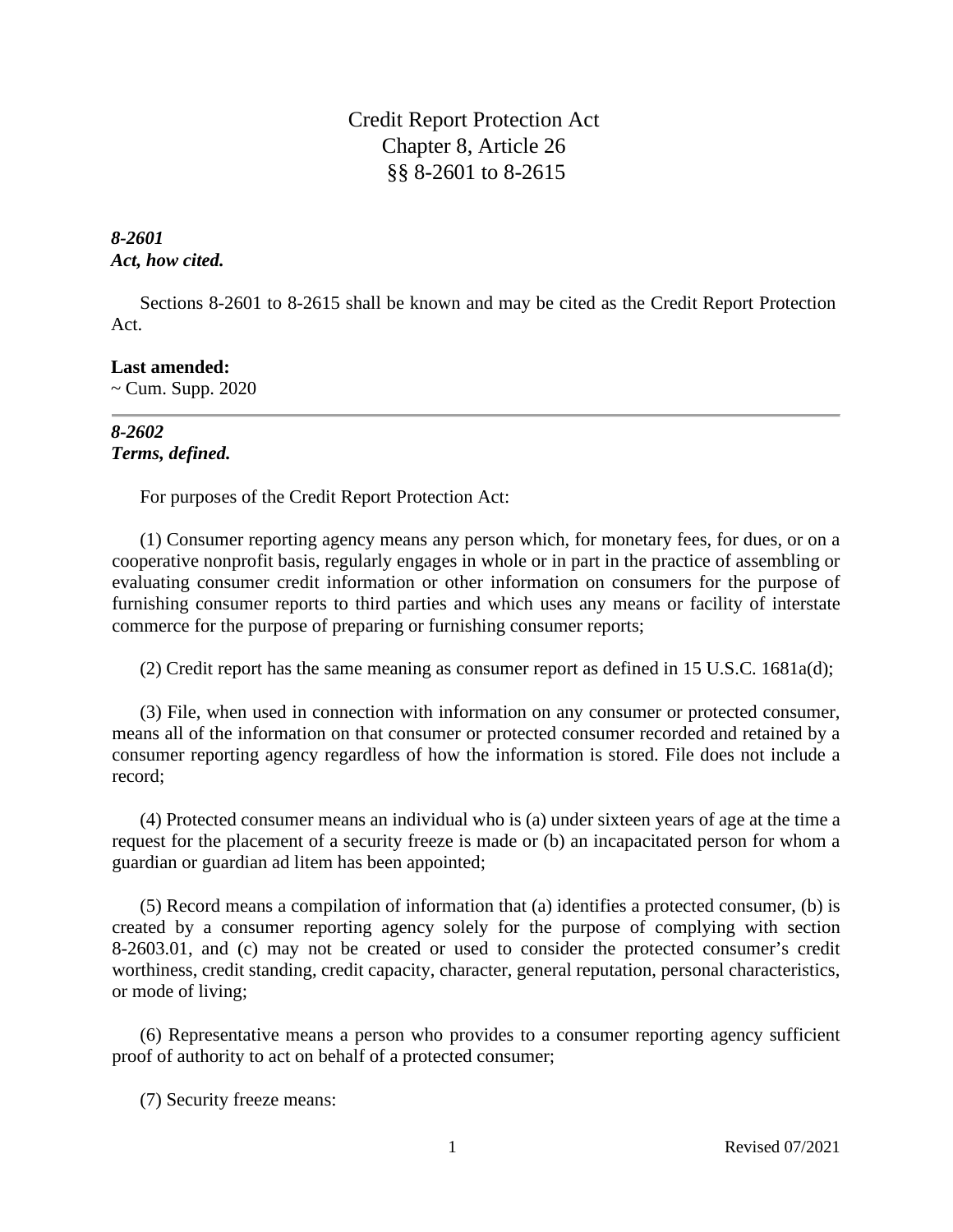(a) A notice placed in a consumer's file as provided in section 8-2603 that prohibits the consumer reporting agency from releasing a credit report, or any other information derived from the file, in connection with the extension of credit or the opening of a new account, without the express authorization of the consumer;

(b) If a consumer reporting agency does not have a file pertaining to a protected consumer, a restriction that:

(i) Is placed on the protected consumer's record in accordance with section 8-2603.01; and

(ii) Prohibits the consumer reporting agency from releasing the protected consumer's record except as provided in the Credit Report Protection Act; or

(c) If a consumer reporting agency has a file pertaining to the protected consumer, a restriction that:

(i) Is placed on the protected consumer's credit report in accordance with section 8-2603.01; and

(ii) Prohibits the consumer reporting agency from releasing the protected consumer's credit report or any information derived from the protected consumer's credit report except as provided in section 8-2608.01;

(8) Substantially similar type of security product means any product that provides the same level of protection to a consumer's or protected consumer's credit report as that provided under the Credit Report Protection Act regardless of the contact method used by a consumer or protected consumer to request, temporarily lift, or remove a restriction placed on the consumer's or protected consumer's credit report;

(9) Sufficient proof of authority means documentation that shows a representative has authority to act on behalf of a protected consumer. Sufficient proof of authority includes, but is not limited to, an order issued by a court of law, a lawfully executed and valid power of attorney, or a written notarized statement signed by a representative that expressly describes the authority of the representative to act on behalf of a protected consumer. A representative who is a parent may establish sufficient proof of authority by providing a certified or official copy of the protected consumer's birth certificate.

(10) Sufficient proof of identification means information or documentation that identifies a consumer, a protected consumer, or a representative of a protected consumer. Sufficient proof of identification includes, but is not limited to, a social security number or a copy of a social security card, a certified or official copy of a birth certificate, a copy of a valid driver's license, or any other government-issued identification; and

(11) Victim of identity theft means a consumer or protected consumer who has a copy of an official police report evidencing that the consumer or protected consumer has alleged to be a victim of identity theft.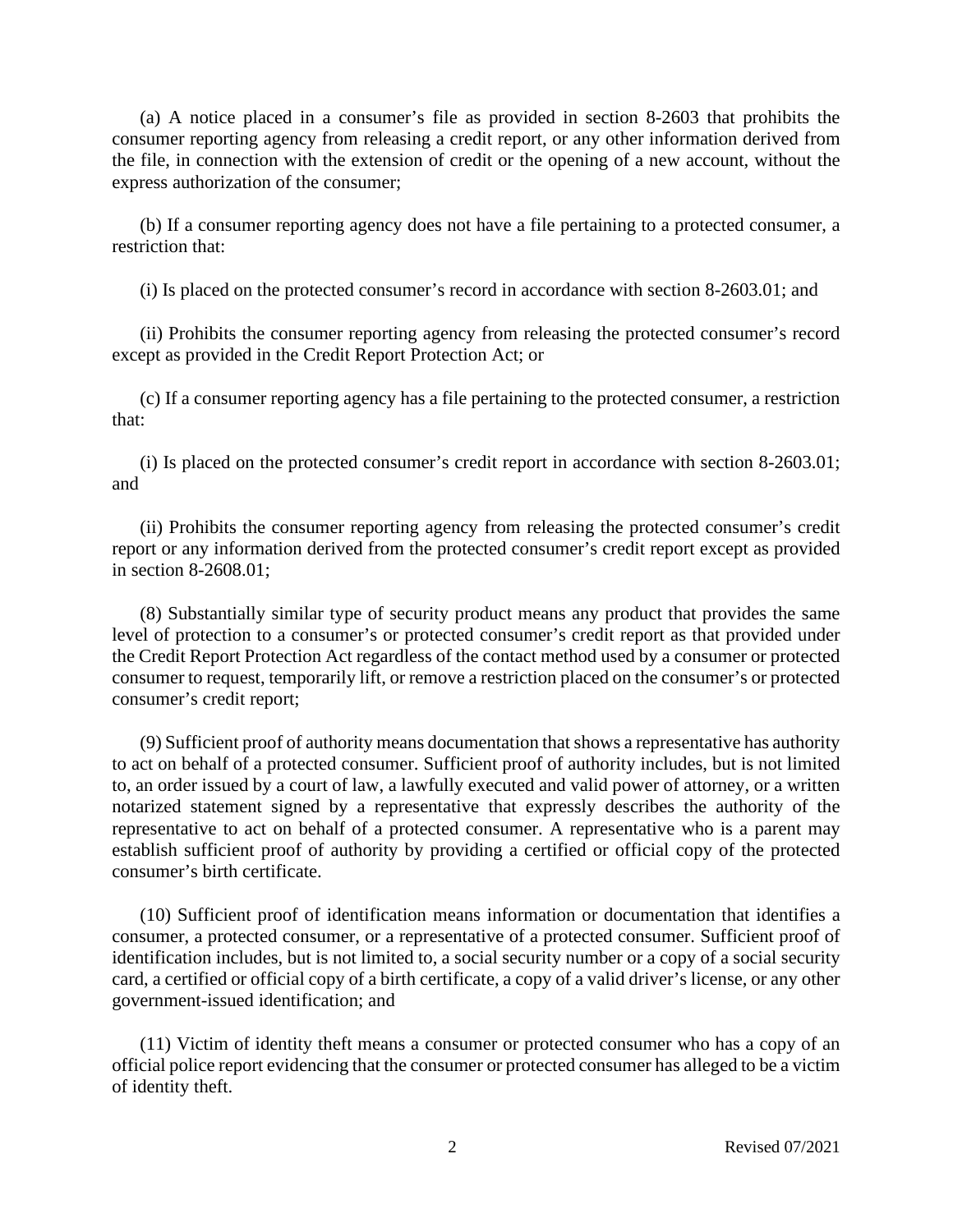**Last amended:**  $\sim$  Cum. Supp. 2020

## *8-2603 Security freeze; request.*

A consumer may elect to place a security freeze on his or her file by submitting a request at the address or other point of contact and in the manner specified by the consumer reporting agency.

## **Last amended:**

 $\sim$  Cum. Supp. 2020

## *8-2603.01*

*Protected consumer; security freeze; request; creation of record for protected consumer; placement of freeze.*

(1) A consumer reporting agency shall place a security freeze for a protected consumer if:

(a) The consumer reporting agency receives a request from the representative for the placement of the security freeze under this section; and

(b) The representative:

(i) Submits the request to the consumer reporting agency at the address or other point of contact and in the manner specified by the consumer reporting agency; and

(ii) Provides to the consumer reporting agency:

(A) Sufficient proof of identification of the protected consumer and the representative; and

(B) Sufficient proof of authority to act on behalf of the protected consumer.

(2) If a consumer reporting agency does not have a file pertaining to a protected consumer when the consumer reporting agency receives a request described in subdivision (1)(a) of this section, the consumer reporting agency shall create a record for the protected consumer.

(3) Within thirty days after receiving a request that meets the requirements of this section, a consumer reporting agency shall place a security freeze for the protected consumer.

## **Last amended:**

~ Cum. Supp. 2020

## *8-2604*

# *Consumer reporting agency; release of credit report or other information prohibited without authorization.*

If a security freeze is in place with respect to a consumer's or protected consumer's file, the consumer reporting agency shall not release a credit report or any other information derived from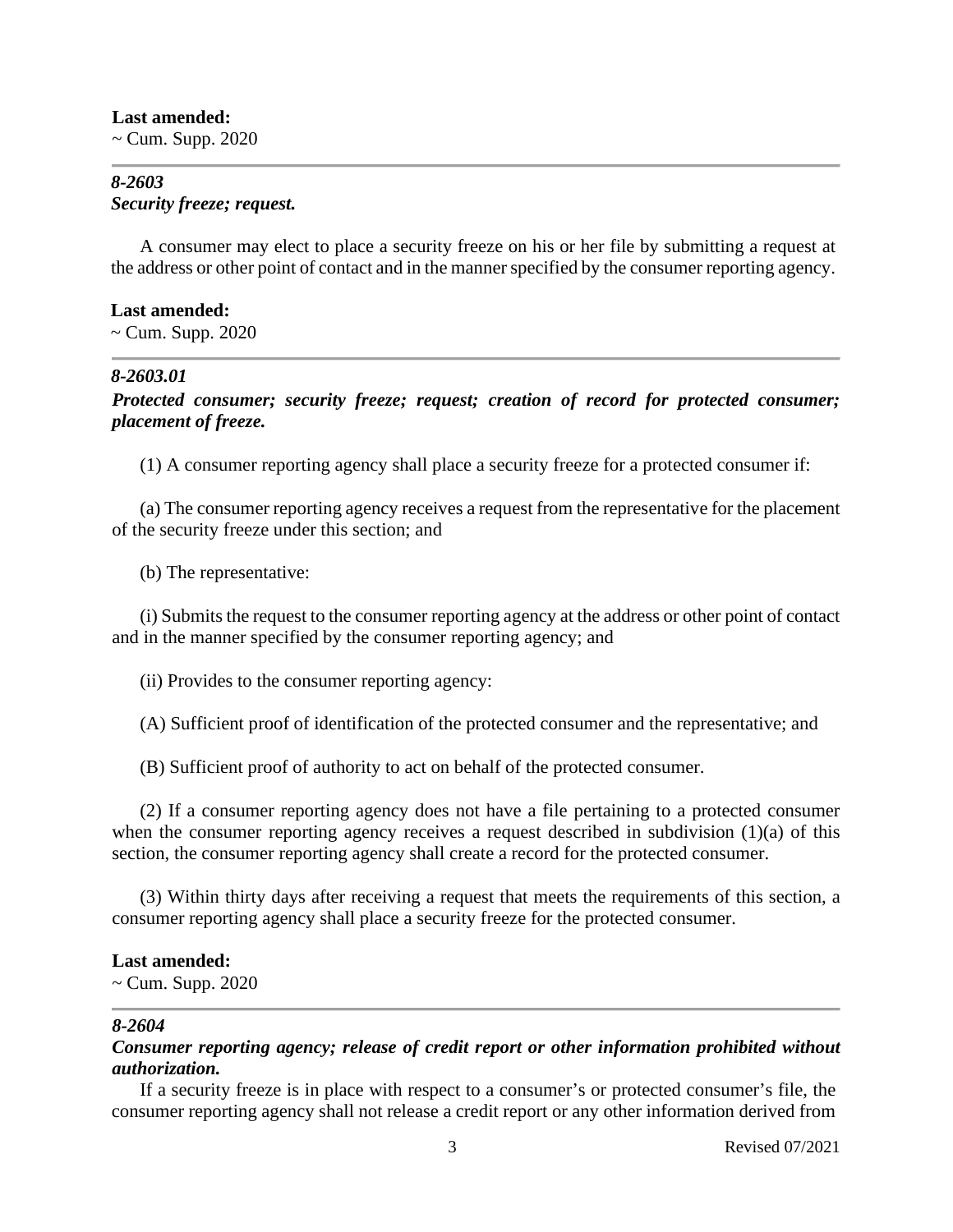the file to a third party without the prior express authorization of the consumer, protected consumer, or representative. This section does not prevent a consumer reporting agency from advising a third party that a security freeze is in effect with respect to a consumer's or protected consumer's file.

#### **Last amended:**

 $\sim$  Cum. Supp. 2020

### *8-2605*

## *Consumer reporting agency; placement of security freeze; when; written confirmation to consumer.*

(1) A consumer reporting agency shall place a security freeze on a file no later than three business days after receiving a request under section 8-2603.

(2) Until July 1, 2008, a consumer reporting agency shall, within ten business days after receiving a request under section 8-2603, send a written confirmation of the security freeze to the consumer and provide the consumer with a unique personal identification number or password to be used by the consumer when providing authorization for the release of a credit report or any other information derived from his or her file for a specified period of time. Beginning July 1, 2008, a consumer reporting agency shall send such confirmation and provide such identification number or password to the consumer within five business days after receiving a request under section 8-2603.

(3) The written confirmation required under subsection (2) of this section shall include a warning which shall read as follows: WARNING TO PERSONS SEEKING A CREDIT FREEZE AS PERMITTED BY THE CREDIT REPORT PROTECTION ACT: YOU MAY BE DENIED CREDIT AS A RESULT OF A FREEZE PLACED ON YOUR CREDIT.

### **Last amended:**

 $\sim$  Cum. Supp. 2020

### *8-2606*

# *Consumer reporting agency; disclose process of placing and temporarily lifting security freeze; consumer request to lift freeze; when.*

(1) When a consumer requests a security freeze under section 8-2603, the consumer reporting agency shall disclose the process of placing and temporarily lifting the security freeze, including the process for allowing access to his or her credit report or any other information derived from his or her file for a specified period of time by temporarily lifting the security freeze.

(2) If a consumer wishes to allow his or her credit report or any other information derived from his or her file to be accessed for a specified period of time by temporarily lifting the security freeze placed under section 8-2603, the consumer shall contact the consumer reporting agency, request that the freeze be temporarily lifted, and provide the following:

(a) Sufficient proof of identification of the consumer;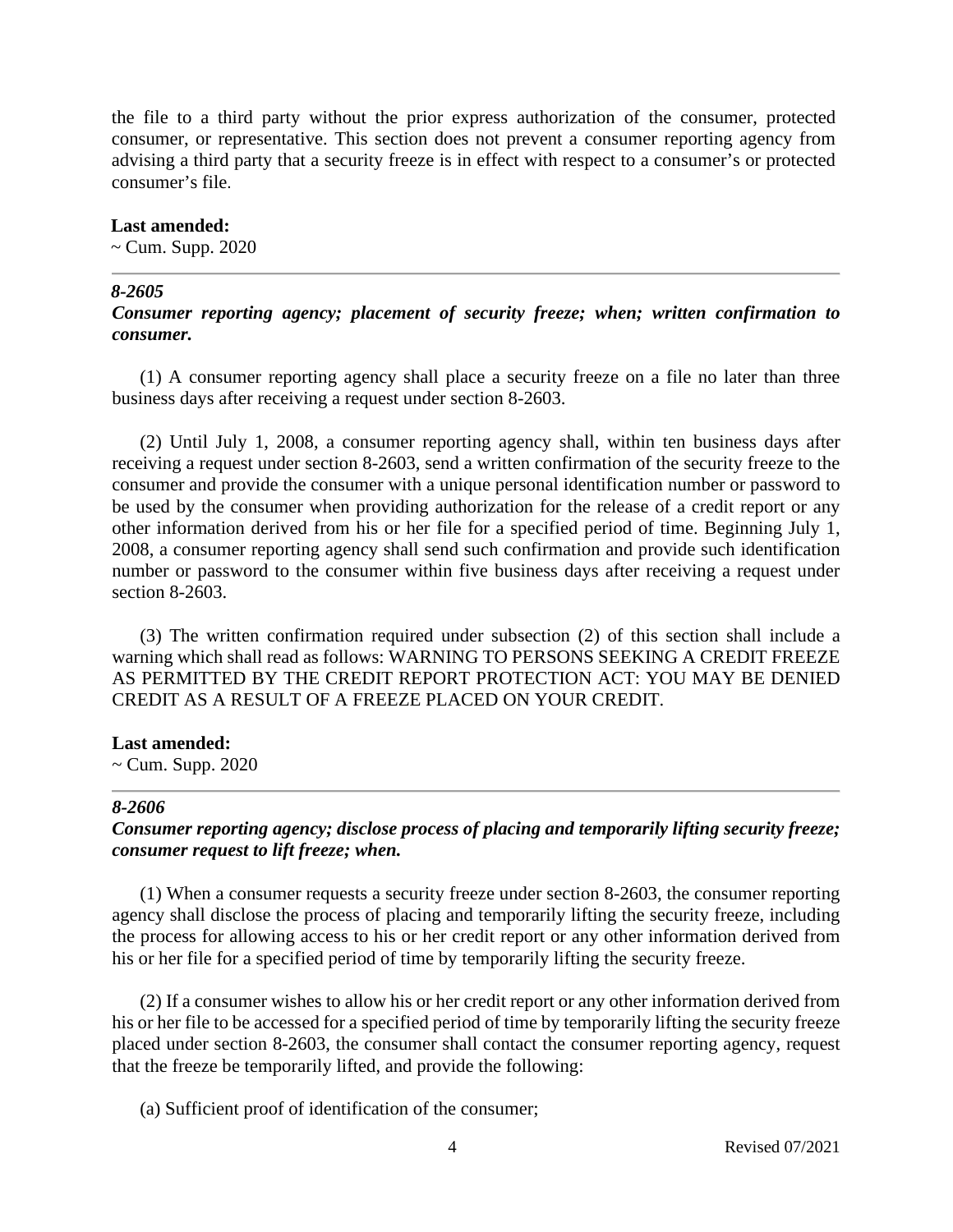(b) The unique personal identification number or password provided by the consumer reporting agency under section 8-2605; and

(c) The proper information regarding the specified time period.

(3)(a) Until January 1, 2009, a consumer reporting agency that receives a request from a consumer to temporarily lift a security freeze placed under section 8-2603 on his or her file shall comply with the request no later than three business days after receiving the request.

(b) A consumer reporting agency shall develop procedures involving the use of a telephone, the Internet, or other electronic media to receive and process a request from a consumer to temporarily lift a security freeze placed under section 8-2603 on his or her file in an expedited manner. By January 1, 2009, a consumer reporting agency shall comply with a request to temporarily lift a security freeze within fifteen minutes after receiving such request by telephone or through a secure electronic method.

(4) A consumer reporting agency is not required to temporarily lift a security freeze within the time provided in subsection (3) of this section if:

(a) The consumer fails to meet the requirements of subsection (2) of this section; or

(b) The consumer reporting agency's ability to temporarily lift the security freeze within the time provided in subsection (3) of this section is prevented by:

(i) An act of God, including fire, earthquake, hurricane, storm, or similar natural disaster or phenomena;

(ii) An unauthorized or illegal act by a third party, including terrorism, sabotage, riot, vandalism, labor strike or dispute disrupting operations, or similar occurrence;

(iii) Operational interruption, including electrical failure, unanticipated delay in equipment or replacement part delivery, computer hardware or software failure inhibiting response time, or similar disruption;

(iv) Governmental action, including an emergency order or regulation, judicial or law enforcement action, or similar directive;

(v) Regularly scheduled maintenance, during other than normal business hours, of the consumer reporting agency's system or updates to such system;

(vi) Commercially reasonable maintenance of, or repair to, the consumer reporting agency's system that is unexpected or unscheduled; or

(vii) Receipt of a removal request outside of normal business hours.

For purposes of this subsection, normal business hours means Sunday through Saturday, between the hours of 6:00 a.m. and 9:30 p.m., in the applicable time zone in this state.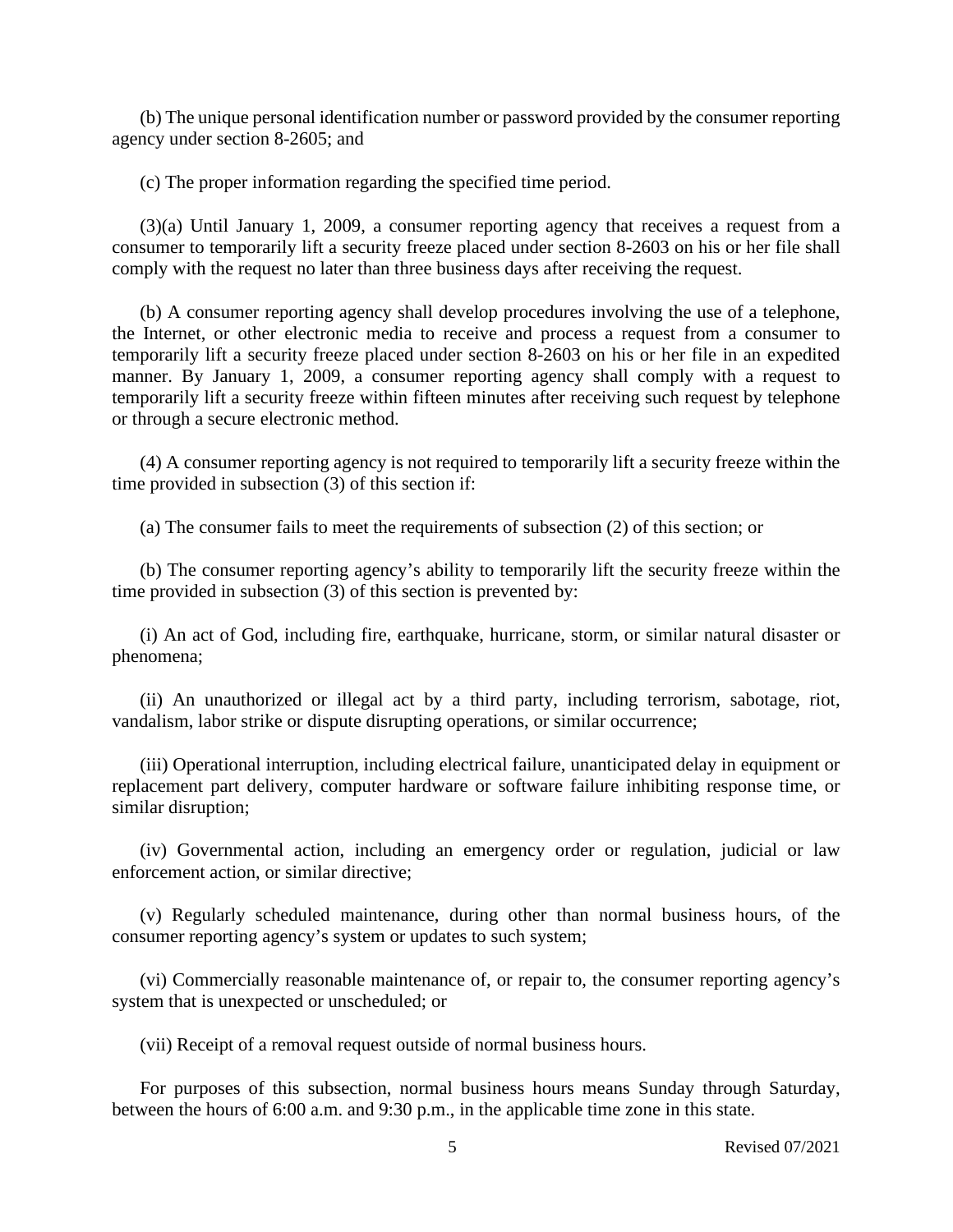### **Last amended:**

 $\sim$  Cum. Supp. 2020

### *8-2607*

# *Security freeze; duration; consumer reporting agency; place hold on file; release; notice; temporarily lift security freeze; removal of freeze; request from consumer.*

(1) A security freeze shall remain in place, subject to being put on hold or temporarily lifted as otherwise provided in this section, until the consumer reporting agency receives a request from the consumer to remove the freeze under section 8-2608.

(2) A consumer reporting agency may place a hold on a file due to a material misrepresentation of fact by the consumer. When a consumer reporting agency intends to release a hold on a file, the consumer reporting agency shall notify the consumer in writing three business days prior to releasing the hold on the file.

(3) A consumer reporting agency shall temporarily lift a security freeze only upon request by the consumer under section 8-2606.

(4) A consumer reporting agency shall remove a security freeze upon the date that the consumer reporting agency receives a request from the consumer to remove the freeze under section 8-2608.

**Last amended:**

 $\sim$  Reissue 2012

## *8-2608*

## *Consumer reporting agency; mandatory removal of security freeze; conditions.*

A consumer reporting agency shall remove a security freeze placed under section 8-2603 within three business days after receiving a request for removal from the consumer who provides both of the following:

(1) Sufficient proof of identity of the consumer; and

(2) The unique personal identification number or password referred to in subdivision (2)(b) of section 8-2606.

# **Last amended:**

~ Cum. Supp. 2020

# *8-2608.01*

*Protected consumer; security freeze; duration; consumer reporting agency; restrictions on release of information*

A security freeze for a protected consumer shall remain in effect unless removed in accordance with section 8-2608.02 or 8-2608.03. A consumer reporting agency may not release the protected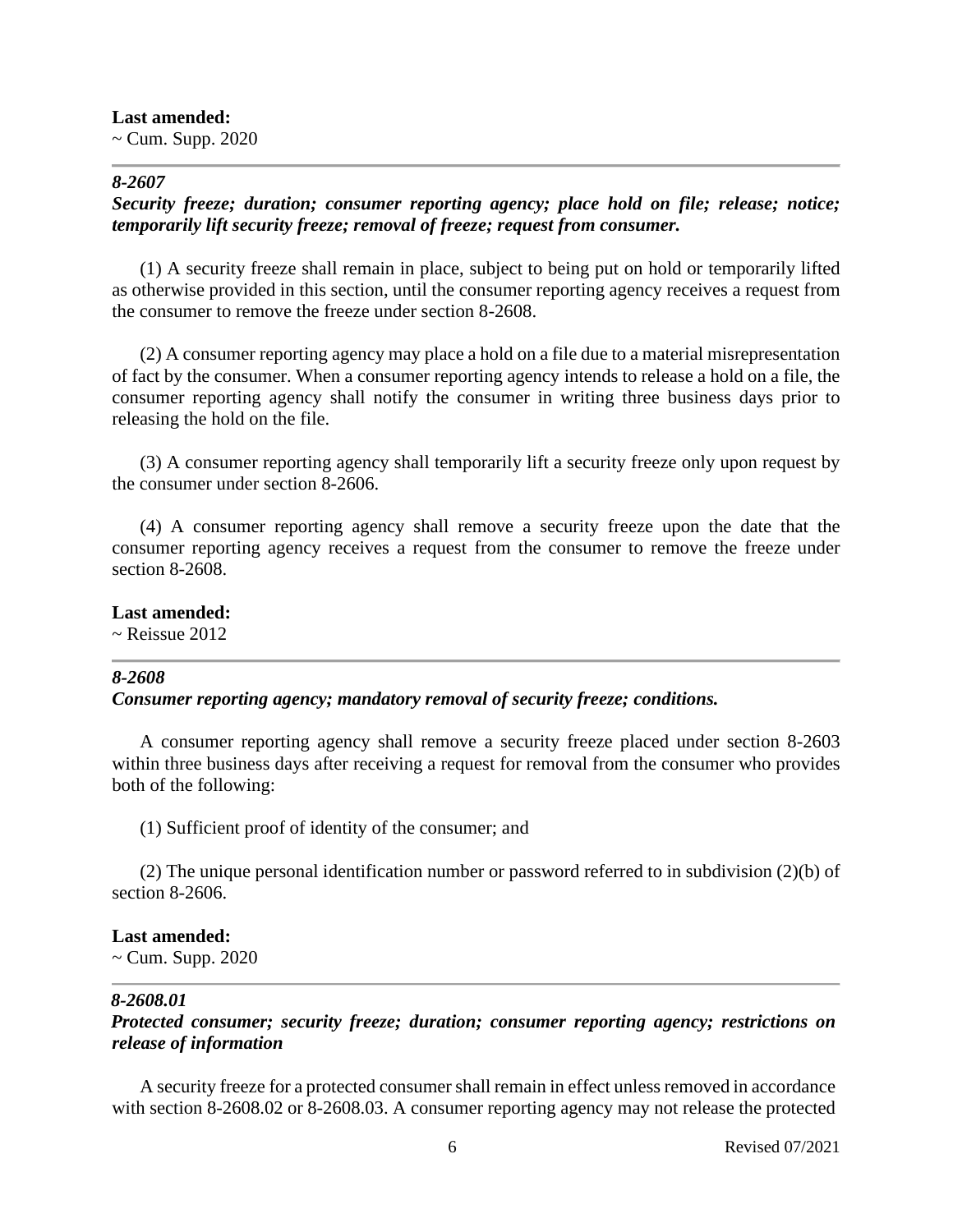consumer's credit report, any information derived from the protected consumer's credit report, or any record created for the protected consumer.

### **Last amended:**

~ Cum. Supp. 2020

# *8-2608.02 Protected consumer; removal of security freeze; request.*

If a protected consumer or the representative wishes to remove a security freeze placed under section 8-2603.01 for the protected consumer, the protected consumer or the representative shall:

(1) Submit a request for the removal of the security freeze to the consumer reporting agency at the address or other point of contact and in the manner specified by the consumer reporting agency; and

(2) Provide to the consumer reporting agency:

(a) In the case of a request by the protected consumer:

(i) Proof that the sufficient proof of authority for the representative to act on behalf of the protected consumer is no longer valid; and

(ii) Sufficient proof of identification of the protected consumer; or

(b) In the case of a request by the representative:

(i) Sufficient proof of identification of the protected consumer and the representative; and

(ii) Sufficient proof of authority to act on behalf of the protected consumer.

Within thirty days after receiving a request that meets the requirements of this section, the consumer reporting agency shall remove the security freeze for the protected consumer.

#### **Last amended:**

 $\sim$  Cum. Supp. 2020

# *8-2608.03*

*Protected consumer; remove security freeze; delete record of protected consumer; when.*

A consumer reporting agency may remove a security freeze for a protected consumer or delete a record of a protected consumer if the security freeze was placed or the record was created based on a material misrepresentation of fact by the protected consumer or the protected consumer's representative.

## **Last amended:**

 $\sim$  Cum. Supp. 2020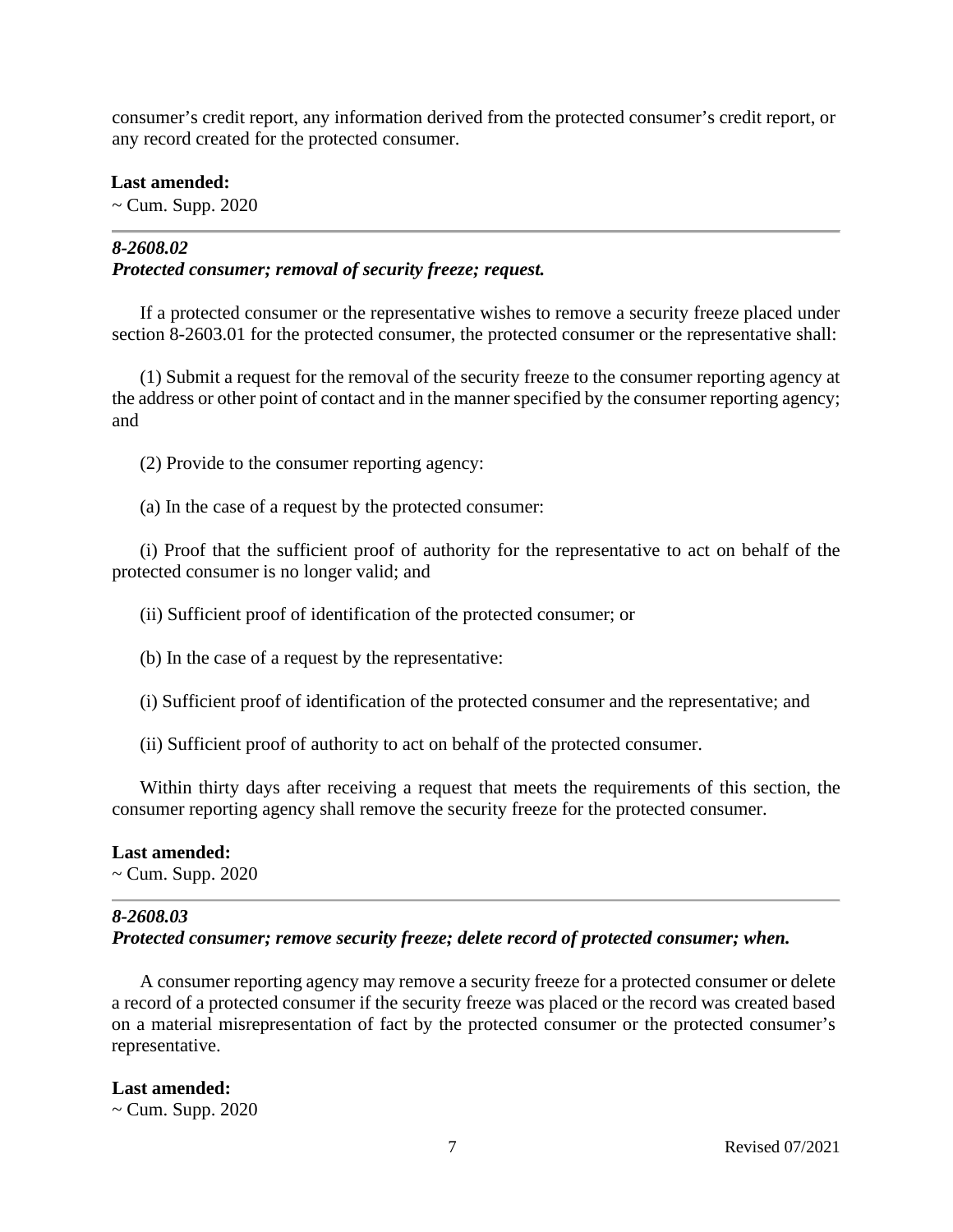# *8-2609 Consumer reporting agency; power with respect to fees.*

(1) A consumer reporting agency shall not charge any fee for placing, temporarily lifting, or removing a security freeze placed under section 8-2603 or for placing, temporarily lifting, or removing any other substantially similar type of security product. This subsection does not apply if the substantially similar type of security product, alone or in combination with another product, provides greater protection to the consumer than a security freeze.

(2) A consumer reporting agency shall reissue the same or a new personal identification number or password required under section 8-2605 one time without charge and may charge a fee of no more than five dollars for subsequent reissuance of the personal identification number or password.

## **Last amended:**

 $\sim$  Cum. Supp. 2020

# *8-2609.01*

# *Protected consumer; consumer reporting agency; power with respect to fees.*

A consumer reporting agency shall not charge any fee for placement or removal of a security freeze or for placement or removal of any other substantially similar type of security product for a protected consumer. This section does not apply if the substantially similar type of security product, alone or in combination with another product, provides greater protection to the protected consumer than a security freeze.

# **Last amended:**

 $\sim$  Cum. Supp. 2020

## *8-2610*

# *Consumer reporting agency; changes to official information in file; written confirmation required; exceptions.*

If a security freeze is in place, a consumer reporting agency may not change any of the following official information in a file without sending a written confirmation of the change to the consumer, protected consumer, or representative within thirty days after the change is made: Name, date of birth, social security number, and address. In the case of an address change, the written confirmation shall be sent to both the new address and the former address. Written confirmation is not required for technical modifications of a consumer's or protected consumer's official information, including name and street abbreviations, complete spellings, or transposition of numbers or letters.

# **Last amended:**

 $\sim$  Cum. Supp. 2020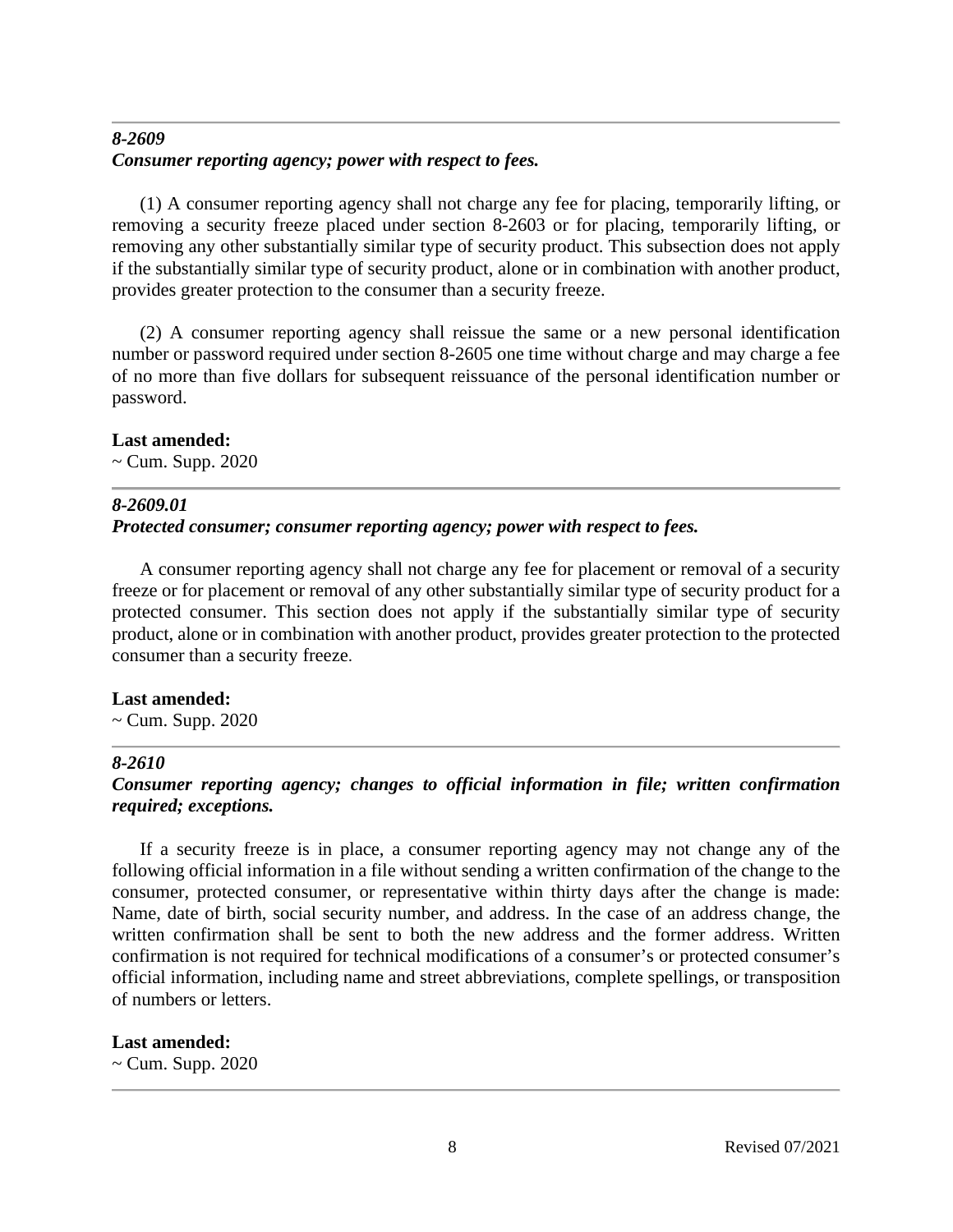### *8-2611*

# *Consumer reporting agency; restrictions with respect to third parties; request by third party; how treated.*

(1) A consumer reporting agency may not suggest or otherwise state or imply to a third party that a security freeze on a consumer's or protected consumer's file reflects a negative credit score, history, report, or rating.

(2) If a third party requests access to a credit report or any other information derived from a file in connection with an application for credit or the opening of an account and the consumer, protected consumer, or representative has placed a security freeze on his or her file and does not allow his or her file to be accessed during that specified period of time, the third party may treat the application as incomplete.

## **Last amended:**

 $\sim$  Cum. Supp. 2020

#### *8-2612*

## *Consumer reporting agency; information furnished to governmental agency.*

The Credit Report Protection Act does not prohibit a consumer reporting agency from furnishing to a governmental agency a consumer's or protected consumer's name, address, former address, place of employment, or former place of employment.

#### **Last amended:**

 $\sim$  Cum. Supp. 2020

#### *8-2613*

### *Act; use of credit report or information derived from file; applicability.*

The Credit Report Protection Act does not apply to the use of a credit report or any information derived from the file by any of the following:

(1) A person or entity, a subsidiary, affiliate, or agent of that person or entity, an assignee of a financial obligation owing by the consumer or protected consumer to that person or entity, or a prospective assignee of a financial obligation owing by the consumer or protected consumer to that person or entity in conjunction with the proposed purchase of the financial obligation, with which the consumer or protected consumer has or had prior to assignment an account or contract, including a demand deposit account, or to whom the consumer or protected consumer issued a negotiable instrument, for the purposes of reviewing the account or collecting the financial obligation owing for the account, contract, or negotiable instrument. For purposes of this subdivision, reviewing the account includes activities related to account maintenance, monitoring, credit line increases, and account upgrades and enhancements;

(2) A subsidiary, affiliate, agent, assignee, or prospective assignee of a person to whom access has been granted under section 8-2606 for purposes of facilitating the extension of credit or other permissible use;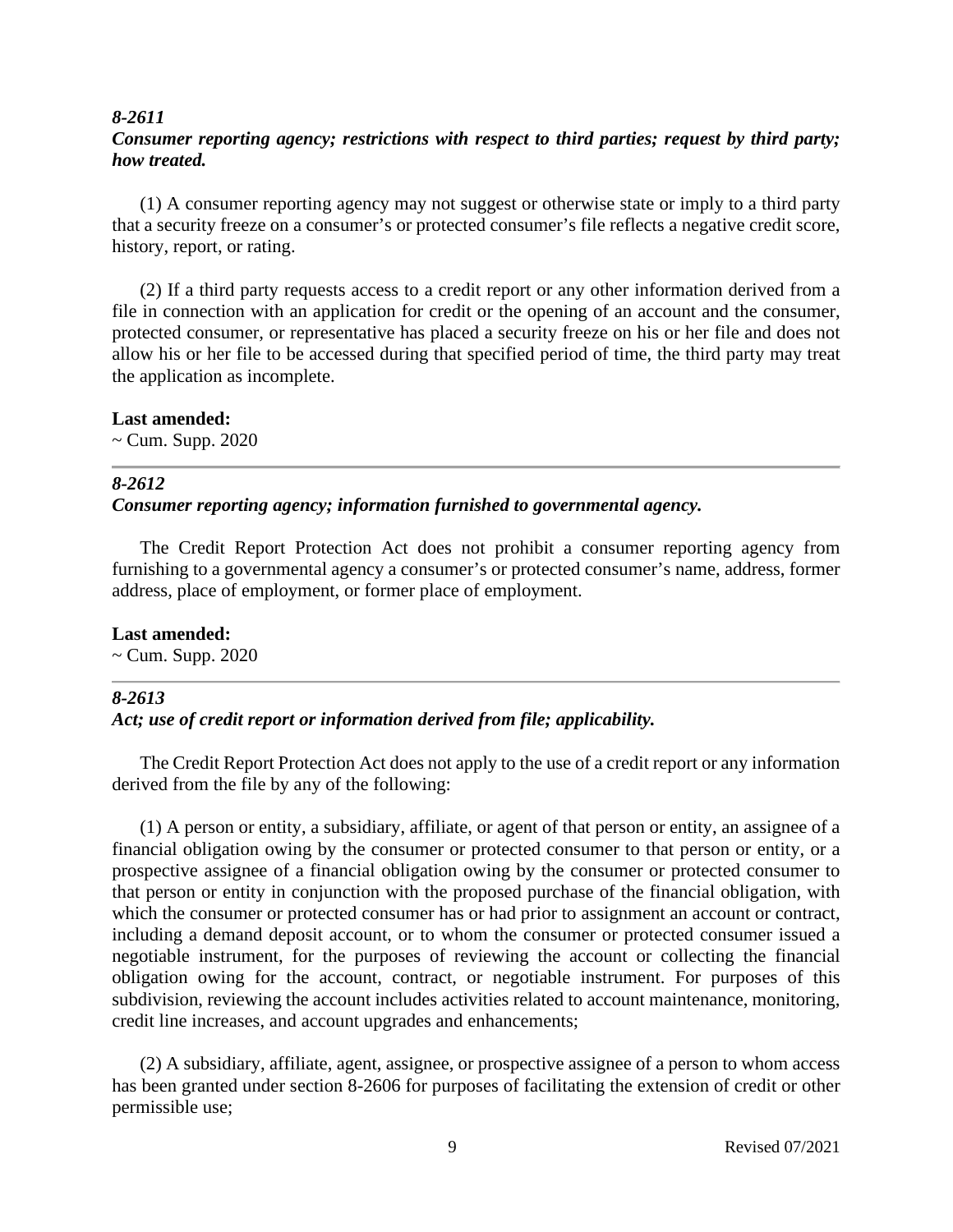(3) Any federal, state, or local governmental entity, including, but not limited to, a law enforcement agency, a court, or an agent or assignee of a law enforcement agency or court;

(4) A private collection agency acting under a court order, warrant, or subpoena;

(5) Any person or entity for the purposes of prescreening as provided for by the federal Fair Credit Reporting Act, 15 U.S.C. 1681, as such act existed on September 1, 2007;

(6) Any person or entity administering a credit file monitoring subscription service to which the consumer or protected consumer has subscribed;

(7) Any person or entity for the purpose of providing a consumer, protected consumer, or representative with a copy of the consumer's or protected consumer's credit report or any other information derived from his or her file upon the consumer's, protected consumer's, or representative's request; and

(8) Any person or entity for use in setting or adjusting a rate, adjusting a claim, or underwriting for insurance purposes.

### **Last amended:**

 $\sim$  Cum. Supp. 2020

## *8-2614*

*Entities not considered consumer reporting agencies; not required to place security freeze on file.*

The following entities are not consumer reporting agencies for purposes of the Credit Report Protection Act and are not required to place a security freeze under section 8-2603 or 8-2603.01:

(1) A check services or fraud prevention services company that issues reports on incidents of fraud or authorizations for the purpose of approving or processing negotiable instruments, electronic funds transfers, or similar methods of payment;

(2) A deposit account information service company that issues reports regarding account closures due to fraud, substantial overdrafts, automatic teller machine abuse, or similar negative information regarding a consumer or protected consumer, to inquiring banks or other financial institutions for use only in reviewing a consumer's, protected consumer's, or representative's request for a deposit account at the inquiring bank or financial institution; and

(3) A consumer reporting agency that acts only as a reseller of credit information by assembling and merging information contained in the database of another consumer reporting agency, or multiple consumer reporting agencies, and does not maintain a permanent database of credit information from which new credit reports are produced. A consumer reporting agency shall honor any security freeze placed on a file by another consumer reporting agency.

## **Last amended:**

 $\sim$  Cum. Supp. 2020